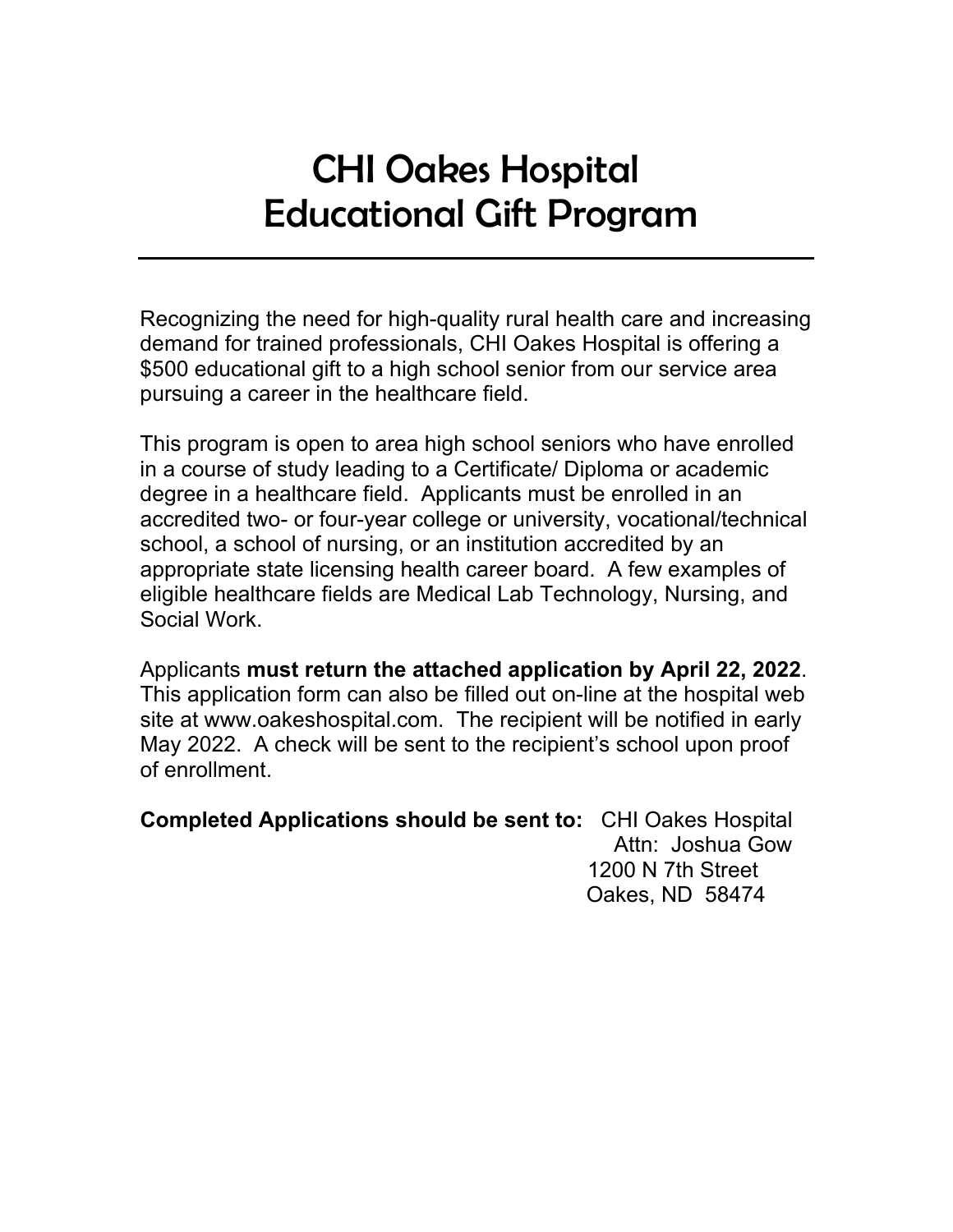## **CHI Oakes Hospital Educational Gift**

| Address<br>(including city and zip code)                                                                                              | Phone_____________________ |
|---------------------------------------------------------------------------------------------------------------------------------------|----------------------------|
|                                                                                                                                       |                            |
|                                                                                                                                       |                            |
|                                                                                                                                       |                            |
| Type of Certificate/Degree expected at completion_______________________________                                                      |                            |
| Current GPA_______________                                                                                                            |                            |
| <b>Scholastic</b>                                                                                                                     |                            |
| <u> 1999 - 1999 - 1999 - 1999 - 1999 - 1999 - 1999 - 1999 - 1999 - 1999 - 1999 - 1999 - 1999 - 1999 - 1999 - 199</u><br><b>School</b> |                            |
| <b>Community and Family</b><br>Activities/Involvements.                                                                               |                            |
| <b>Work/Volunteer</b><br>Experience_                                                                                                  |                            |